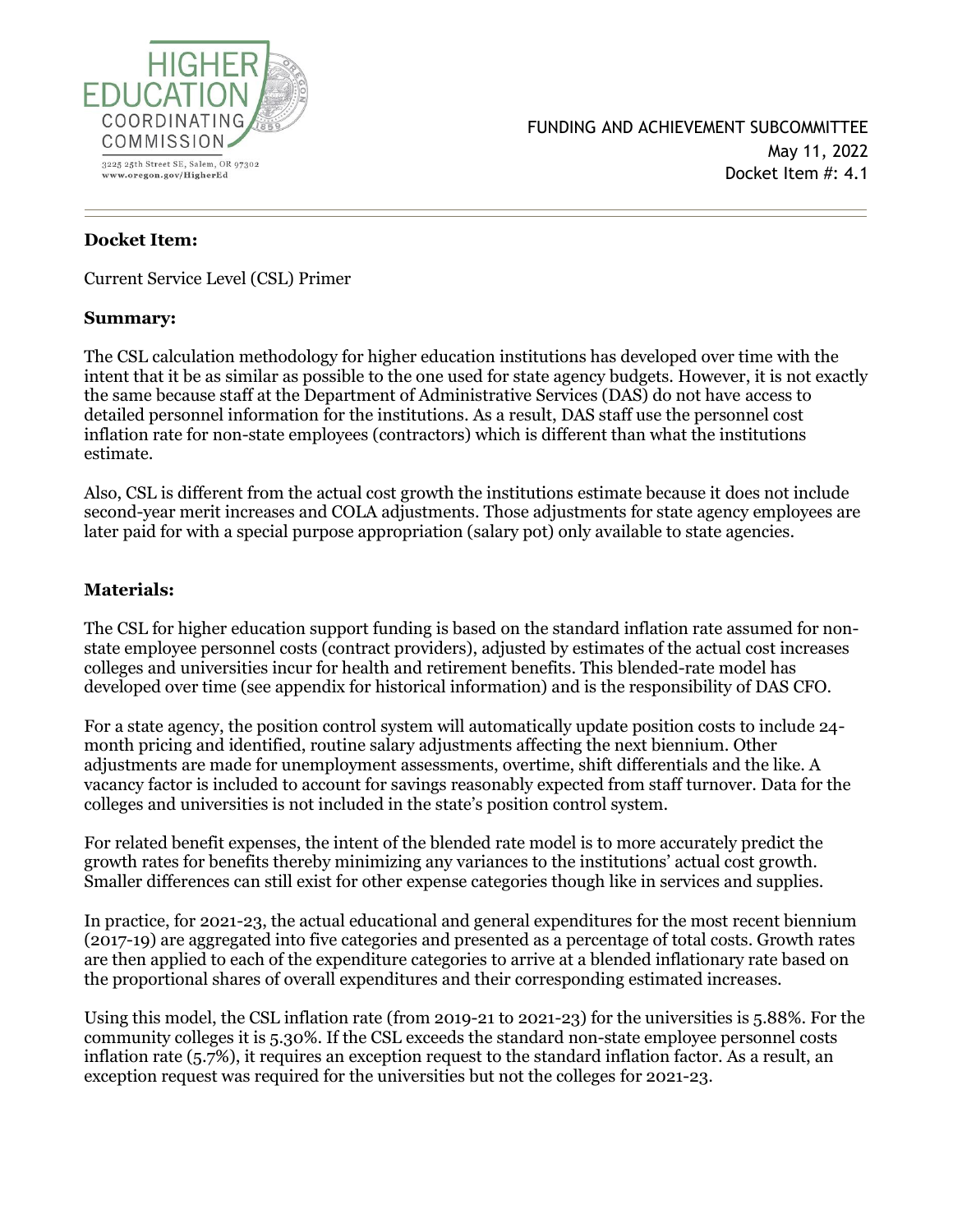| $2021$ - $231$ apply University CSL Initiation Rate |            |                    |                       |  |
|-----------------------------------------------------|------------|--------------------|-----------------------|--|
|                                                     | % of Costs | <b>Growth Rate</b> | <b>Inflation Rate</b> |  |
| Retirement (PERS/ORP)                               | 8.6%       | 10.04%             | 0.86%                 |  |
| <b>Health Benefits (PEBB)</b>                       | 10.5%      | 6.92%              | 0.73%                 |  |
| <b>Pension Obligation Bonds</b>                     | 1.7%       | 3.18%              | 0.05%                 |  |
| Other Personal Services*                            | 59.0%      | $5.70\%$ **        | 3.36%                 |  |
| Services & Supplies                                 | 20.1%      | 4.30%              | 0.87%                 |  |
| <b>Totals</b>                                       | 100%       |                    | 5.88%                 |  |
|                                                     |            |                    |                       |  |

#### **2021-23 Public University CSL Inflation Rate**

#### **2021-23 Community College CSL Inflation Rate**

|                                 | % of Costs | <b>Growth Rate</b> | <b>Inflation Rate</b> |
|---------------------------------|------------|--------------------|-----------------------|
| Retirement (PERS/ORP)           | 10.8%      | 1.23%              | 0.13%                 |
| <b>Health Benefits (PEBB)</b>   | 11.2%      | 6.92%              | 0.77%                 |
| <b>Pension Obligation Bonds</b> | 4.5%       | 7.69%              | 0.35%                 |
| Other Personal Services*        | 63.0%      | $5.70\%$ **        | 3.59%                 |
| Services & Supplies             | 10.5%      | 4.30%              | 0.45%                 |
| <b>Totals</b>                   | 100%       |                    | $5.30\%$              |

\*includes salaries, wages, and other benefits; \*\*standard personnel cost inflation rate for non-state employees

The CSL inflation rate for the community colleges is further refined to account for the trend in local property tax collections as shown in the calculations below. This results in a CSL inflation rate for general fund (GF) only appropriations which is the predominate funding source for the community college support fund (CCSF). The CCSF is also funded with a very small amount of timber tax revenue and equalizes funding per FTE student.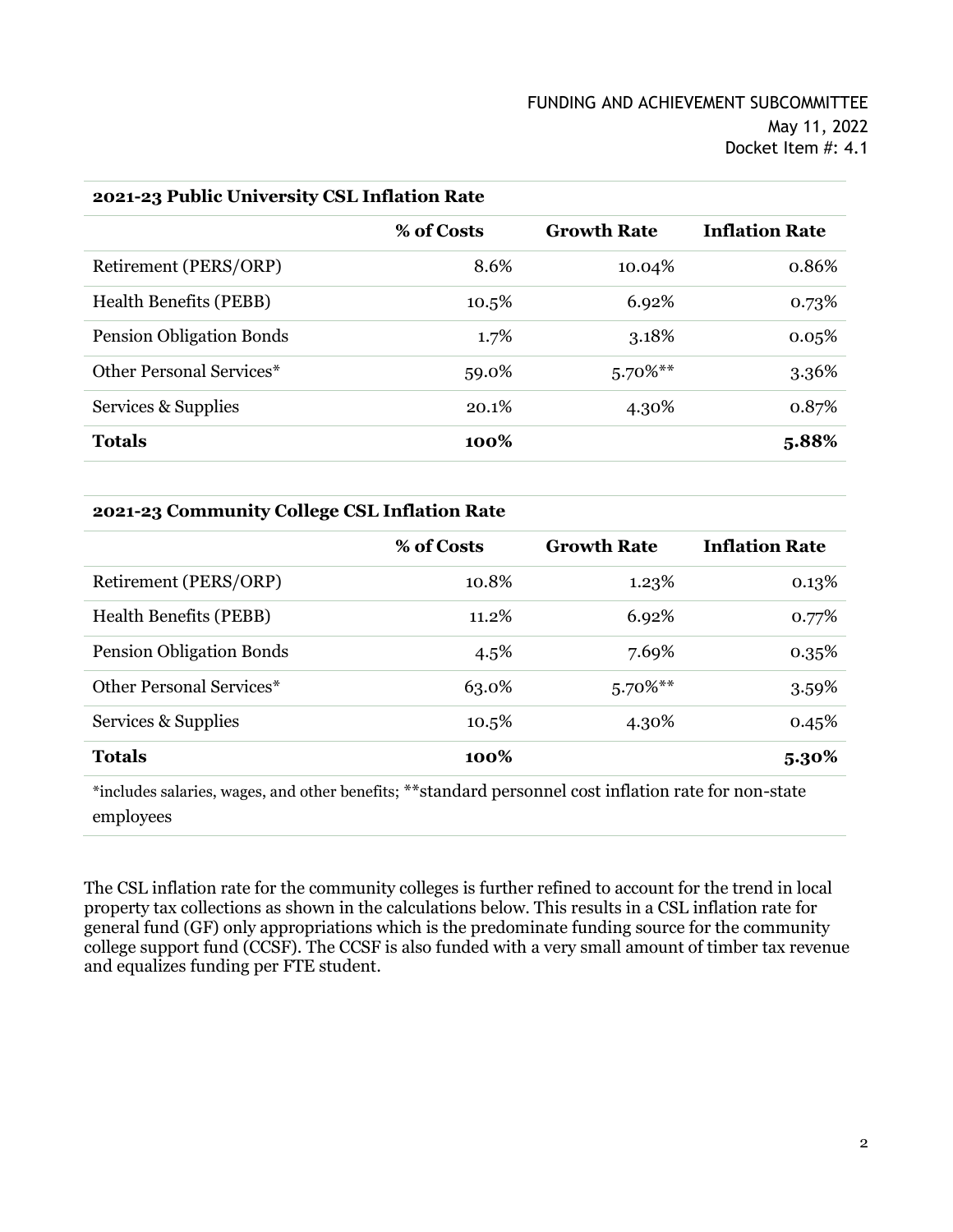| \$640,926,933 |
|---------------|
| 45,810        |
| 381,389,000   |
| 1,022,361,743 |
|               |
|               |
| 54,148,674    |
| (45, 810)     |
| (407,341,000) |
| \$669,123,607 |
|               |
| \$28,196,674  |
| 4.4%          |
|               |

# **Staff Recommendation:**

For discussion and informational purposes only.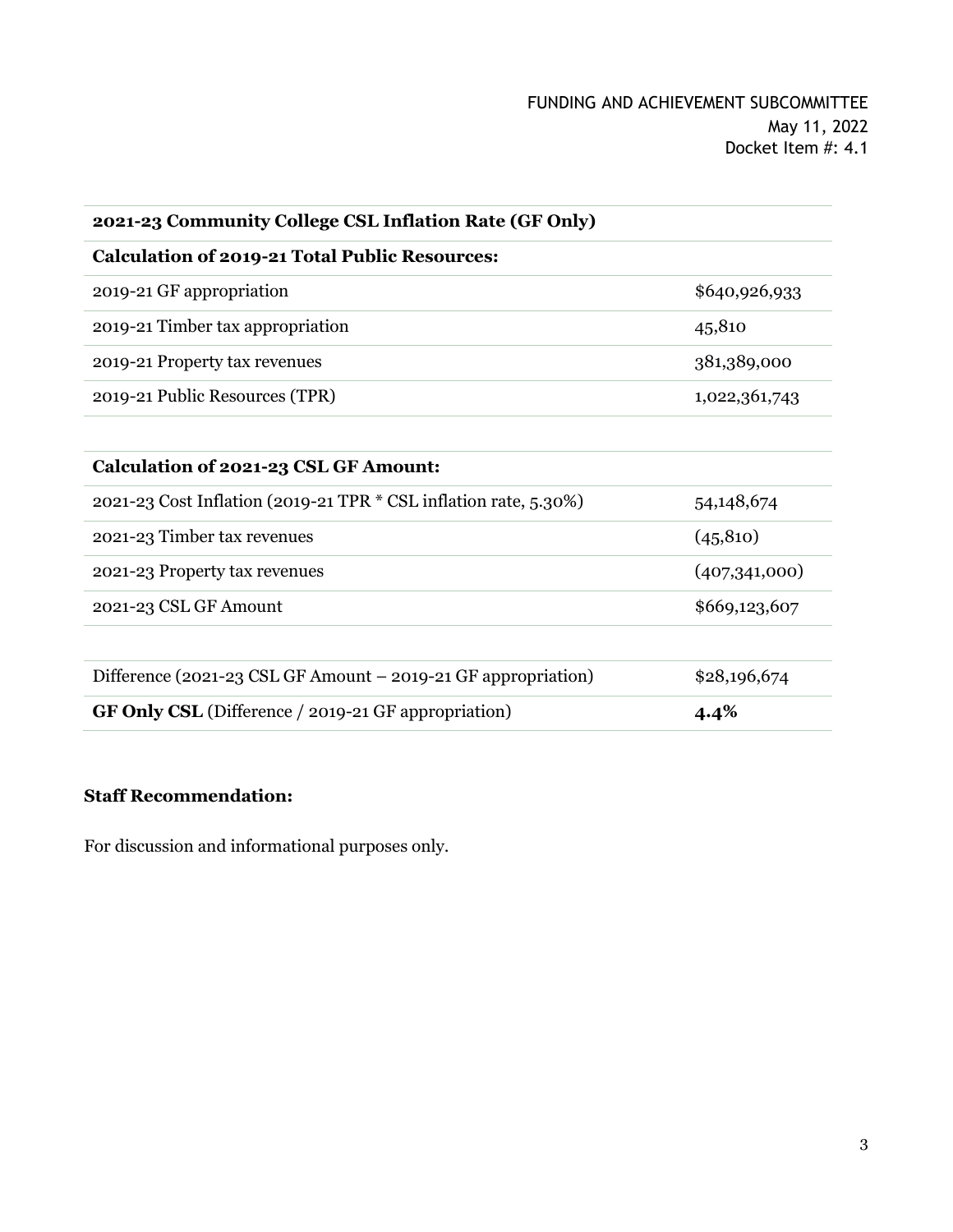#### **Appendix – Development of the Current CSL Model**

#### **Overview**

The community colleges have used a model similar to that of the public-school districts for years. Under the Oregon University System (OUS), the public universities used the state agency model until OUS disbanded. The chronology below details the development of the post-OUS public university model with the intent that it be consistent with the community college model.

#### **Prior to the 2013-15 biennium**

Public university education and program support funding was part of the budget for the Department of Higher Education and the current service level budget was calculated much like other state agencies. However, with the passage of SB 242 (2011), public universities began the process of separating from the state and becoming nonstate agency entities, each with its own governing board.

#### **For the 2015-17 biennium**

State support for public universities was, and continues to be, budgeted as special payments. The current service level (CSL) budget calculation includes a non-state employee personnel costs (contract providers) inflation factor. The 2015-17 budget applied this inflation factor (3.3%) to the total special payments for public university state support to determine CSL.

#### **During the 2016 legislative session**

SB 5701 appropriated a one-time General Fund amount of \$1,900,000 for the four technical and regional universities, along with Portland State University, to help fund new compensation agreements for classified staff. HECC is directed to distribute the following amounts to the following universities: Portland State University - \$400,000; Eastern Oregon University - \$251,559; Southern Oregon University - \$468,591; Western Oregon University - \$485,646; and Oregon Institute of Technology - \$294,204.

A budget note was included in the budget report for SB 5701 directing LFO and DAS in consultation with the HECC and the universities to develop an estimate of public university state support CSL using the community college fund CSL model. The budget note included:

*The Subcommittee recognizes that the Current Service Level (CSL) is intended to estimate the cost of legislatively approved programs in the upcoming biennium. In 2009, the Joint Committee on Way and Means approved the adoption of a CSL model for the Community College Support Fund (CCSF) to reflect health benefit and retirement costs expected to exceed the Department of Administrative Services standard inflation rate.*

*To ensure consistency in post-secondary state support CSL calculations, the Department of Administrative Services (DAS) and the Legislative Fiscal Office (LFO) are directed to develop, in consultation with the Higher Education Coordinating Commission and the seven public universities, an estimated cost of applying the Community College Support Fund model to the Public University Support Fund, the Agricultural Experiment Station, the Extension Service, the Forest Research Laboratory, and Public University State Programs.*

*The estimate will include data elements that the public universities will be required to submit to HECC in order to implement the model. DAS and LFO will provide the estimated cost to implement the Community College Support Fund CSL model for Public University state support*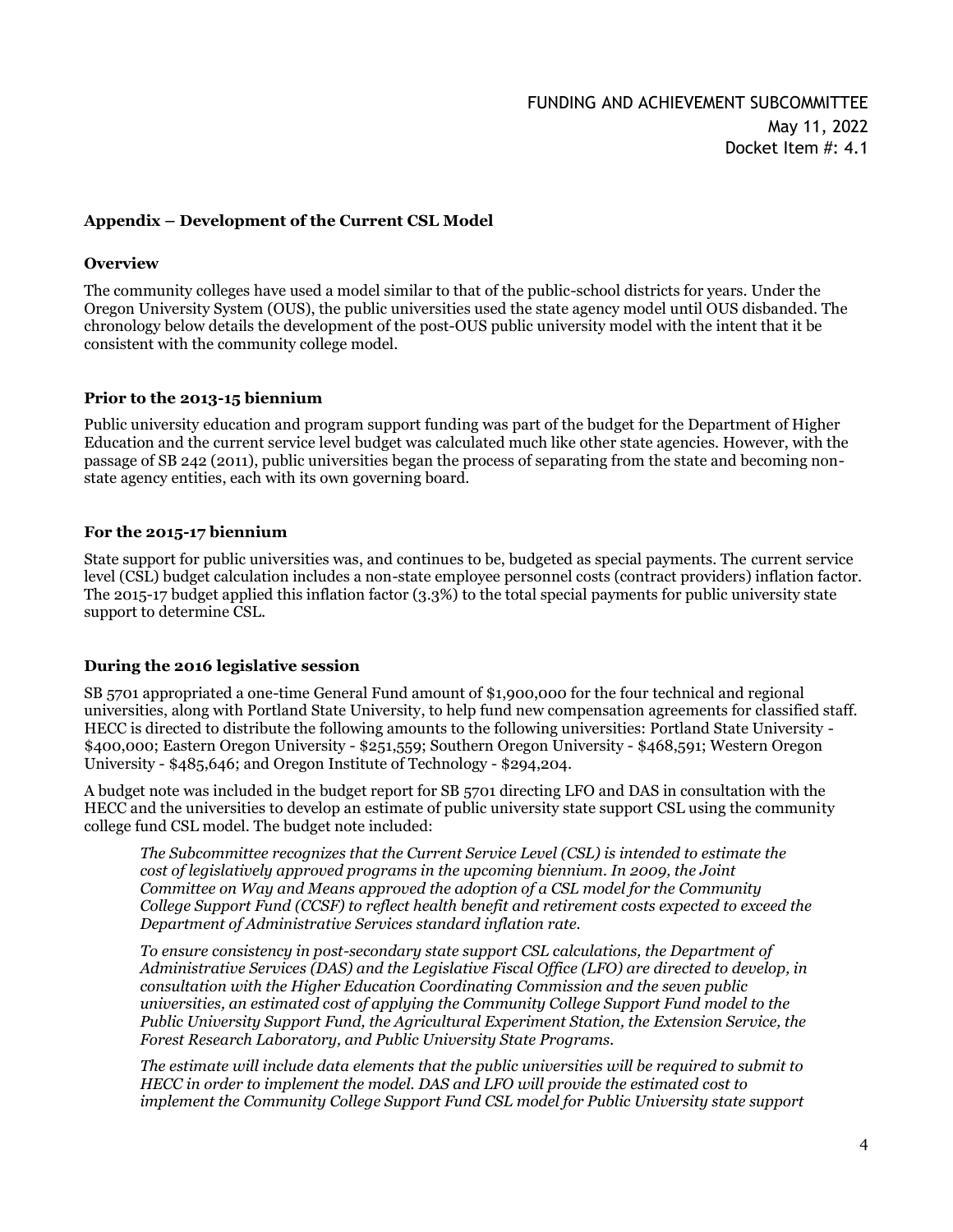*to the Emergency Board, through the Legislative Fiscal Office, by July 1, 2016*.

#### **For the 2017-19 biennium**

After increasing the public university state supported general fund appropriations for phase-ins, phase-outs, and one-time funding, CSL inflation was developed in two stages. First, the standard inflation factor for non-state employee personnel costs (4.1%) was applied to special payments for the public university support fund (PUSF), the Agriculture Experiment Station, the Extension Service, the Forest Research Laboratory, and the public university state programs.

Second, a blended inflation rate was then calculated using a model based on the CCSF which uses more accurate health benefit and retirement costs estimates. The universities submitted prior biennium educational and general funding expenditures aggregated into five categories and presented as a percentage of total costs as shown below.

| Expenditure Categories, 2013-15 Actuals (E&G Fund, Type 11) |               |               |                             |                         |  |
|-------------------------------------------------------------|---------------|---------------|-----------------------------|-------------------------|--|
|                                                             | <b>FY2014</b> | <b>FY2015</b> | 2013-15                     | $%$ of<br><b>Budget</b> |  |
| Retirement<br>(PERS/ORP)                                    | 99,852,148    | 103,039,067   | 202,891,215                 | 7.0%                    |  |
| <b>Health Benefits (PEBB)</b>                               | 144,584,265   | 147,992,468   | 292,576,733                 | 10.1%                   |  |
| <b>Pension Obligation</b><br><b>Bonds</b>                   | 25,455,406    | 27,044,966    | 52,500,372                  | 1.8%                    |  |
| <b>Other Personal</b><br>Services <sup>*</sup>              | 852,621,711   | 893,630,772   | 1,746,252,483               | 60.3%                   |  |
| Services & Supplies                                         | 284,493,216   | 315,324,226   | 599,817,442                 | 20.7%                   |  |
| <b>Totals</b>                                               | 1,407,006,746 |               | 1,487,031,499 2,894,038,245 | 100%                    |  |
| *includes salaries, wages, and other benefits               |               |               |                             |                         |  |

Estimated cost increases for each expenditure category were than calculated using the following growth rates:

### **Retirement**

PERS/ORP expenditures were inflated using the percentage growth in the state's PERS rate from the prior biennium to the upcoming biennium. PERS rates are provided by PERS to the DAS Chief Financial Office.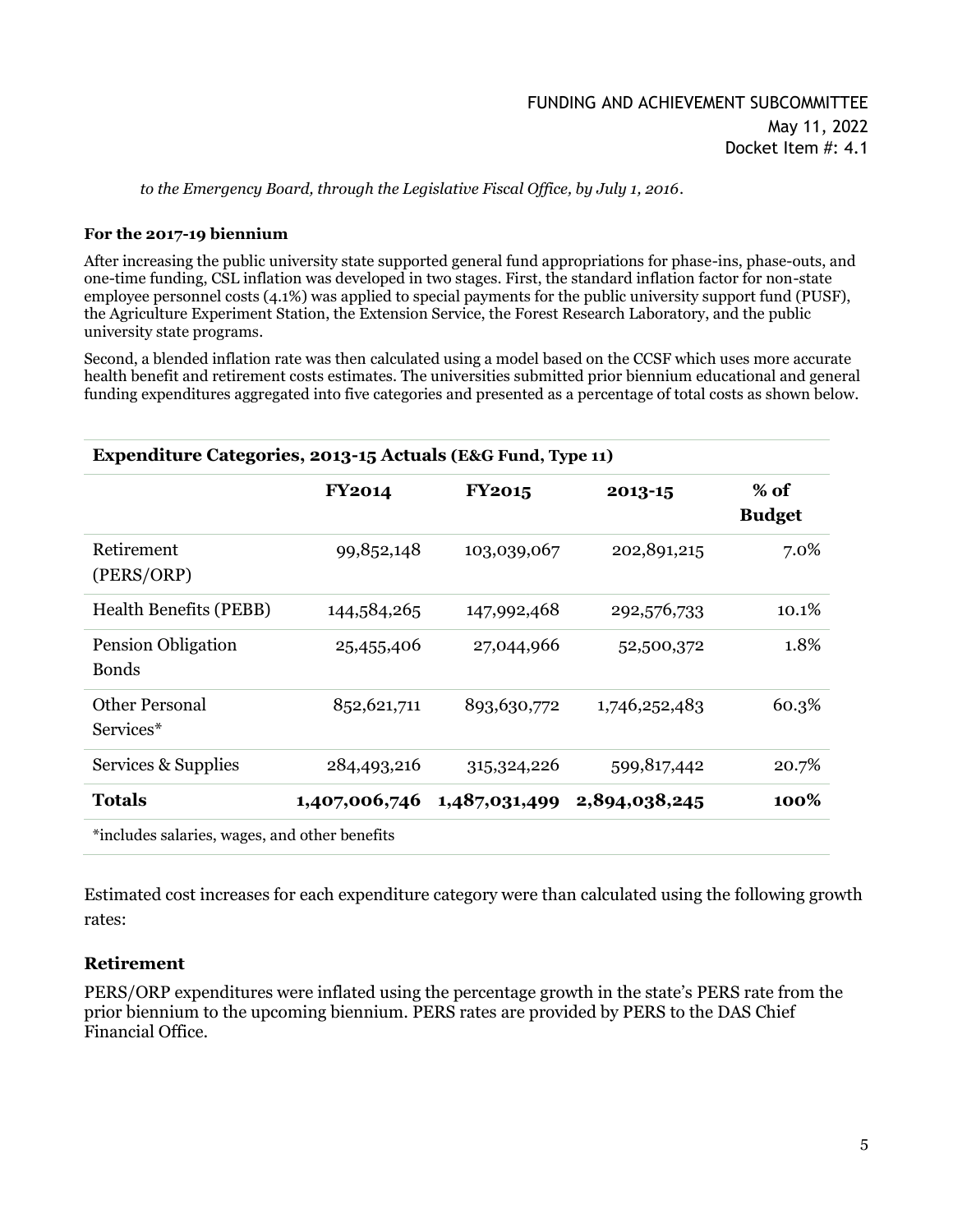| *************************** |         |           |                 |  |
|-----------------------------|---------|-----------|-----------------|--|
|                             | 2015-17 | 2017-19   | <b>Increase</b> |  |
| <b>State Agency Rate</b>    | 17.9%   | 20.7%     |                 |  |
| Side Account Offset         | (7.5%)  | $(6.9\%)$ |                 |  |
|                             | 10.4%   | 13.8%     |                 |  |
| IAP Employer Pick-Up        | $6.0\%$ | 6.0%      |                 |  |
| <b>Total</b>                | 16.4%   | 19.8%     | 20.7%           |  |

#### **Retirement Growth Rate**

### **Health Benefits**

Health benefits were inflated using the percentage growth in PEBB monthly premiums from the first month of the prior biennium to the average ending monthly premium, which brings the rate to the end of biennium cost consistent with personal services budgeting for state employees. PEBB provides public university monthly health insurance costs for the biennium by month.

Passage of SB 1067 (2017) limited growth of PEBB self-insured health benefit plans to 3.4% per year (6.9% per biennium). This rate has been used as the growth factor for development of subsequent CSL calculations.

| <b>Health Benefits Growth Rate</b> |                               |                                  |                           |                                      |                                           |                 |
|------------------------------------|-------------------------------|----------------------------------|---------------------------|--------------------------------------|-------------------------------------------|-----------------|
|                                    | <b>Monthly</b><br><b>Cost</b> | % Increase<br>from Prior<br>Year | # of<br>Months<br>at Rate | $%$ of<br><b>Biennium</b><br>at Rate | <b>Average</b><br><b>Biennial</b><br>Cost | <b>Increase</b> |
| 2015                               | \$1,349.33                    |                                  | 5                         | 20.83%                               | 281.11                                    |                 |
| 2016                               | \$1,389.79                    | $3.0\%$                          | 12                        | 50.00%                               | 694.90                                    |                 |
| 2017                               | \$1,446.77                    | $4.1\%$                          | 7                         | 29.17%                               | 421.97                                    |                 |
| <b>Totals</b>                      |                               |                                  | 24                        | 100%                                 | \$1,397.98                                | 3.6%            |

### **Pension Obligation Bonds**

Pension obligation bonds were inflated using the percentage growth in bond debt service payments charged to the public universities. DAS Capital Finance provides the total bond payments for the prior biennium and the amount budgeted for the upcoming biennium.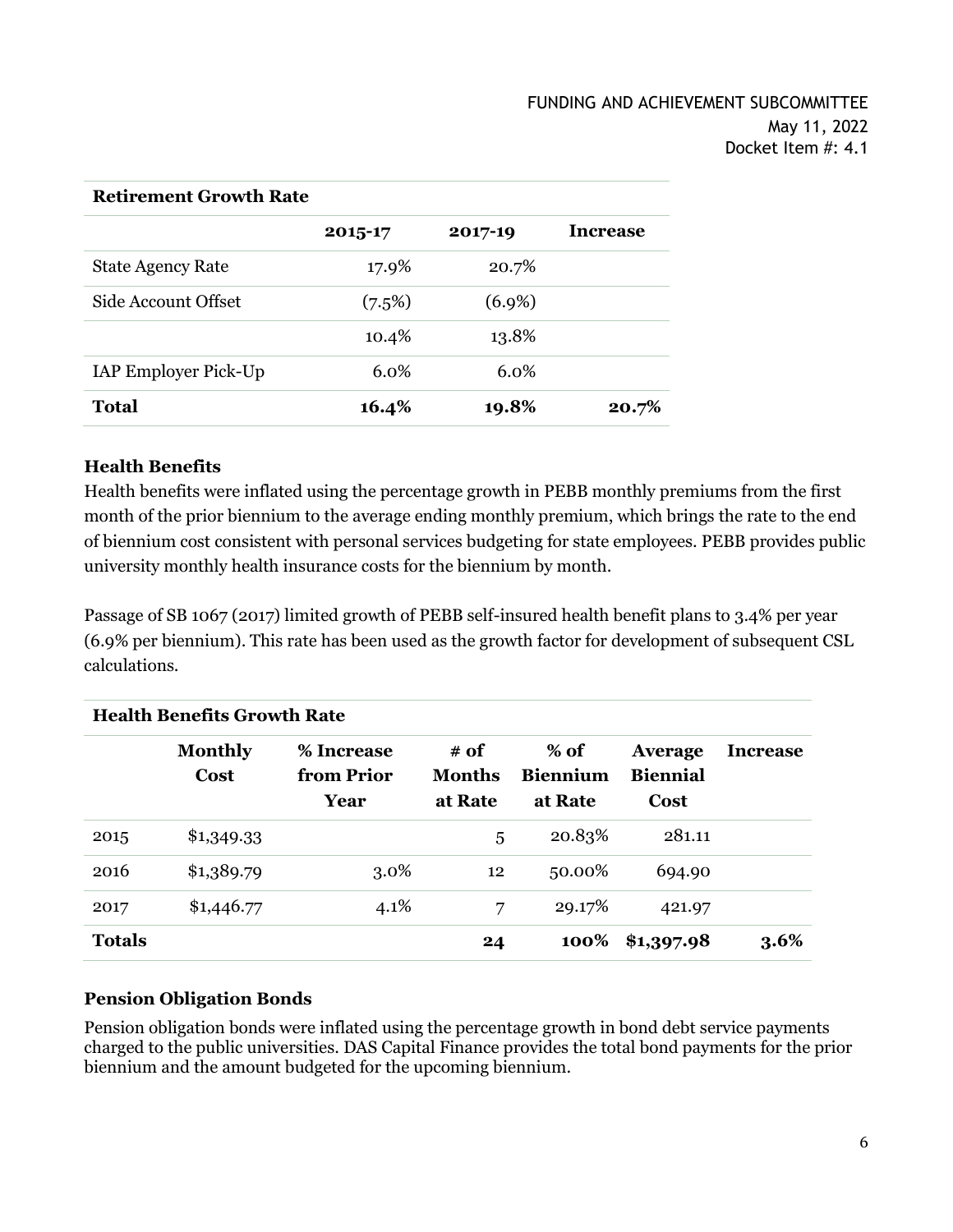### FUNDING AND ACHIEVEMENT SUBCOMMITTEE May 11, 2022 Docket Item #: 4.1

2015-17 \$75,376,458 2017-19 \$82,544,634 **Increase \$7,168,176 or 9.5%**

**Other Personnel Services** – inflated using the DAS inflation factor for non-state employee personnel costs rate (4.1% for 2017-19 budget development).

**Services & Supplies** – increased using the DAS standard inflation factor (3.7% for 2017-19 budget development).

Growth rates were then applied to each of the expenditure categories to arrive at a blended inflationary rate based on the proportional shares of overall public university expenditures and their corresponding estimated increases.

| 2017-19 CSL Inflation Rate                    |            |                    |                          |  |
|-----------------------------------------------|------------|--------------------|--------------------------|--|
|                                               | % of Costs | <b>Growth Rate</b> | <b>Inflation</b><br>Rate |  |
| Retirement (PERS/ORP)                         | 7.0%       | 20.7%              | $1.5\%$                  |  |
| <b>Health Benefits (PEBB)</b>                 | $10.1\%$   | 3.6%               | 0.4%                     |  |
| <b>Pension Obligation Bonds</b>               | 1.8%       | 9.5%               | $0.2\%$                  |  |
| <b>Other Personal Services*</b>               | 60.3%      | 4.1%               | 2.5%                     |  |
| S&S/Capital                                   | 20.7%      | 3.7%               | 0.8%                     |  |
| <b>Totals</b>                                 | 100%       |                    | 5.2%                     |  |
| *includes salaries, wages, and other benefits |            |                    |                          |  |

The difference between the 5.2% blended inflation rate calculated above and the 4.1% non-state employee personnel costs inflation rate was included in a policy option package (POP) for development of the 2017-19 budget. Approval of the POP in the 2017 legislative session confirmed adoption of the model for the public university support fund (PUSF), statewide public services, and the public university state programs CSL calculation in future biennia.